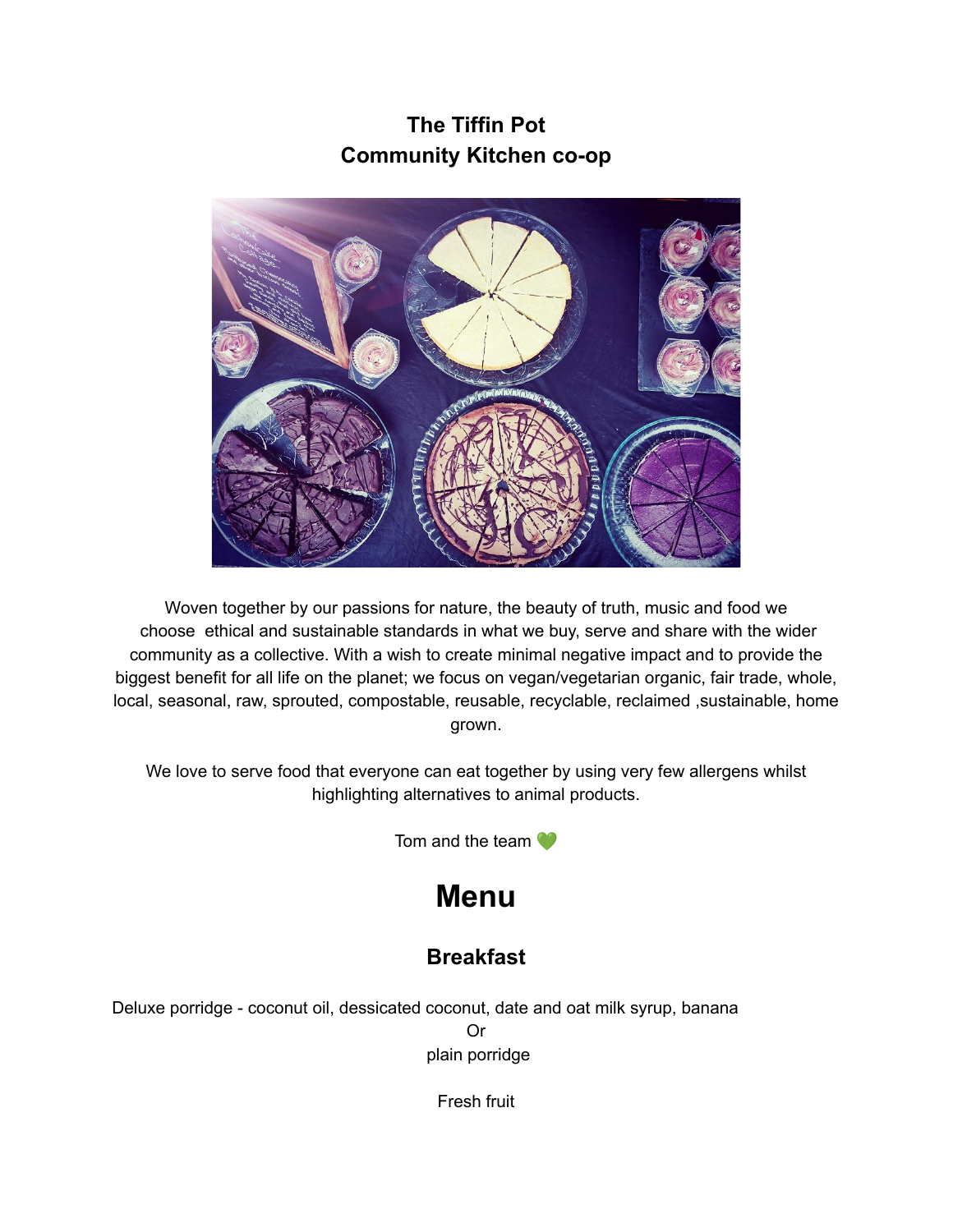Toast and spreads Selection of Teas and fresh coffee available self service

## **Wednesday**

**Lunch** Mediterranean style mung bean salad Dolma **Olives** Potato salad and salad leaves

#### **Dinner**

Spanish gypsy pot With Quinoa or short grain brown rice Or Mac n cheese and salad leaves (Non vegan)

#### **Dessert**

Fruit cobbler (Vegan)

#### **Thursday**

**Lunch** Ayurvedic Green Dal With green beans And rice Or Corn chowder And bread

#### **Dinner**

Vegetable Lasagne With bechamel sauce And potato wedges (Gluten free) (Vegan) Or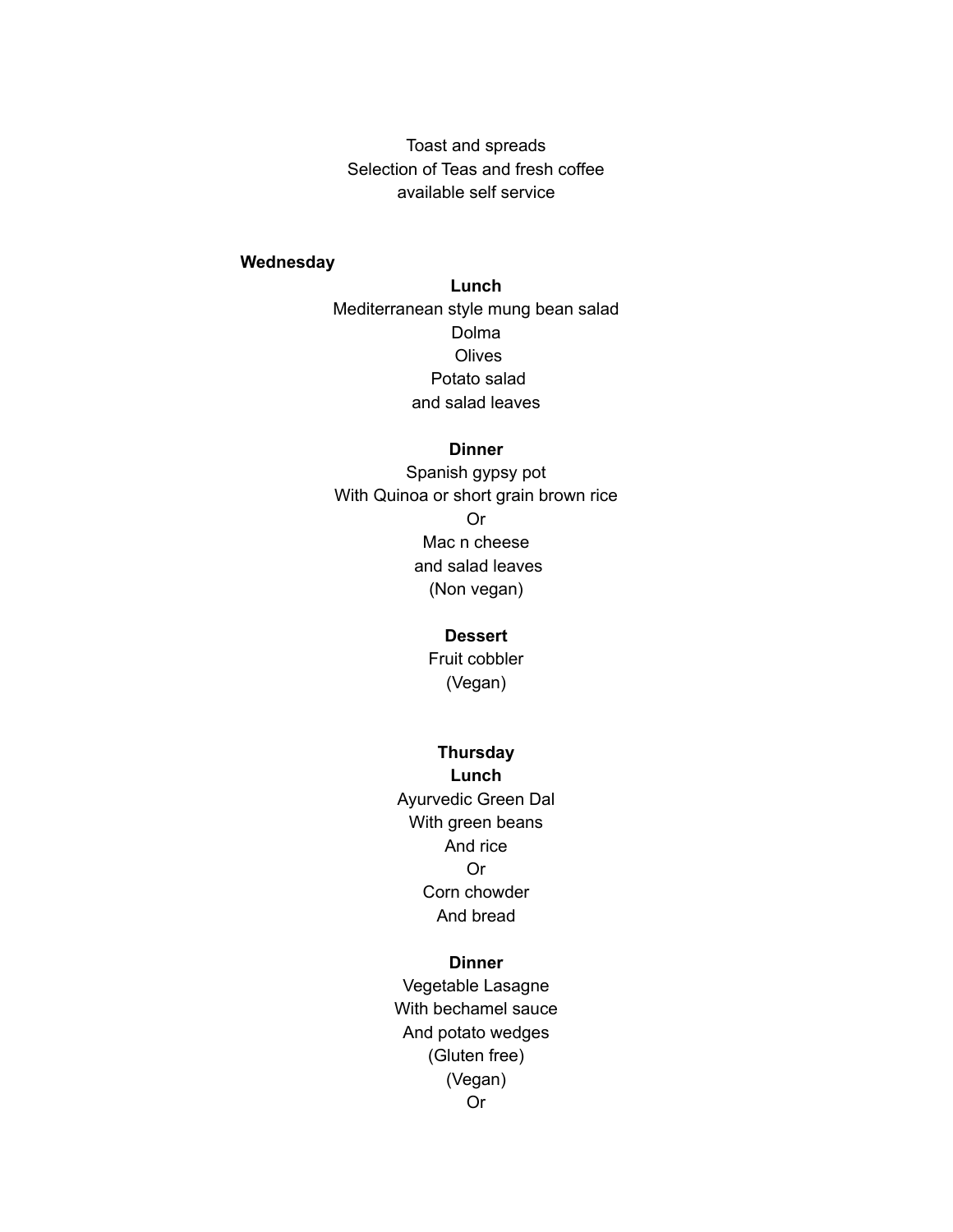Pesto tomato pasta And broccoli And salad

#### **Dessert**

Banana cake

# **Friday**

#### **Lunch**

Sprouted mung bean salad, Salad leaves, Tabouli salad Homemade Chickpea Hummus with garlic bread

#### **Dinner**

Sweet potato and coconut curry With quinoa or couscous Or Potato gratin And salad (Non vegan)

#### **Dessert**

Blueberry Buckwheat pancakes And vegan cream

#### **Saturday**

**Lunch** Spicy lentil squash and tomato soup And rice (sambar) Or Tomato Gnocchi And bread (Non vegan)

#### **Dinner**

Shepherds Bush pie Topped with parsley mash and greens (Non vegan) Or Vegan sausage With mash and greens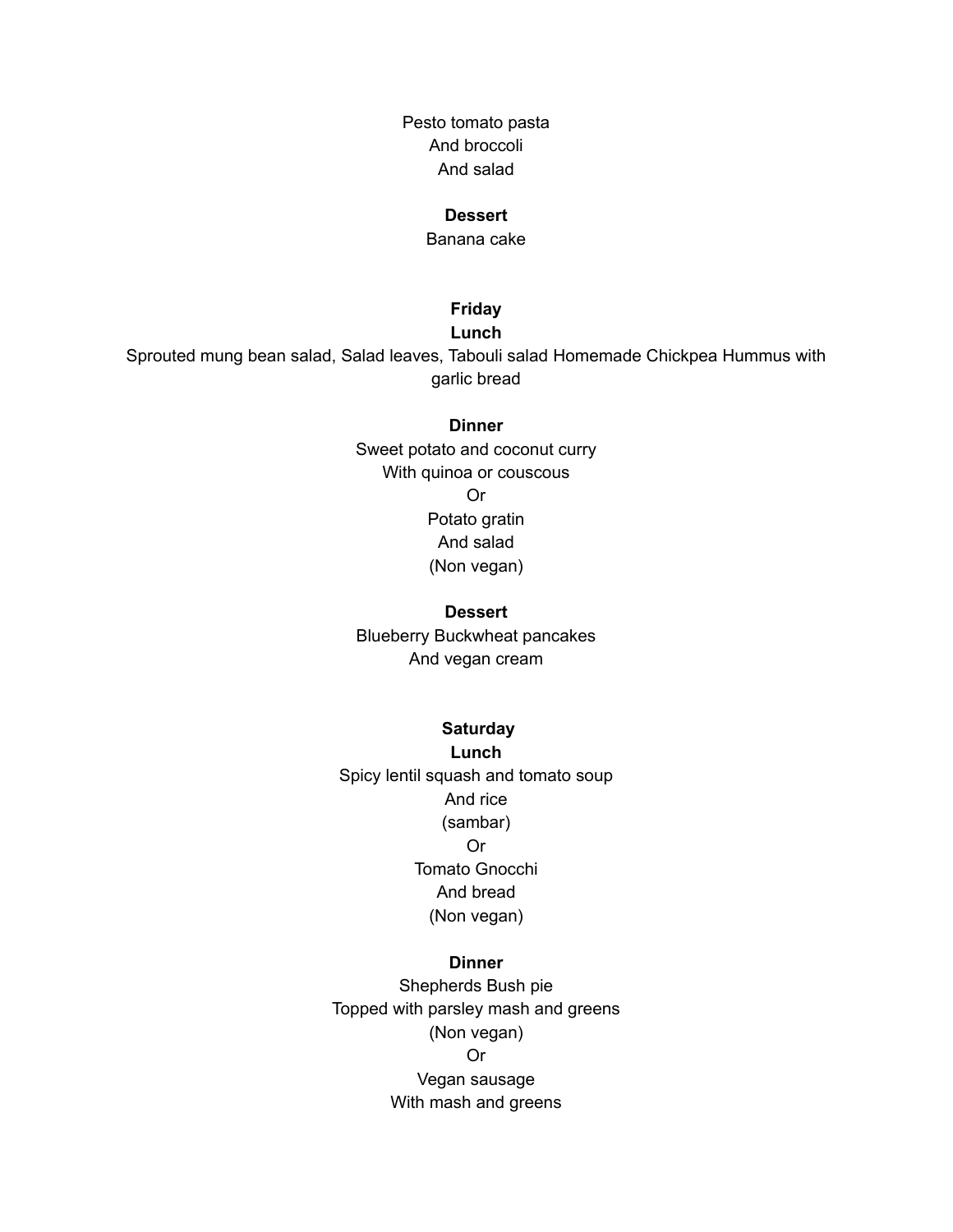#### **Dessert**

Rice pudding (Vegan)

#### **Sunday**

**Lunch** Yellow mellow dal Brown rice And green garlic salad

#### **Dinner**

Sunday - roast dinner Nut Roast With Roast parsnips beets carrots And potatoes with spring greens and onion gravy

#### **Dessert**

Apple crumble And custard (Vegan)

# **Monday**

**Lunch** Vegetable Biryani with chilli raita (soy yogurt available) And salad

## **Dinner**

Mexican Chilli With quinoa and tortilla chips Topped with garlic black beans and cashew mayo

#### **Dessert**

Sponge cake And custard

# **Tuesday**

**Lunch** Thai Green curry